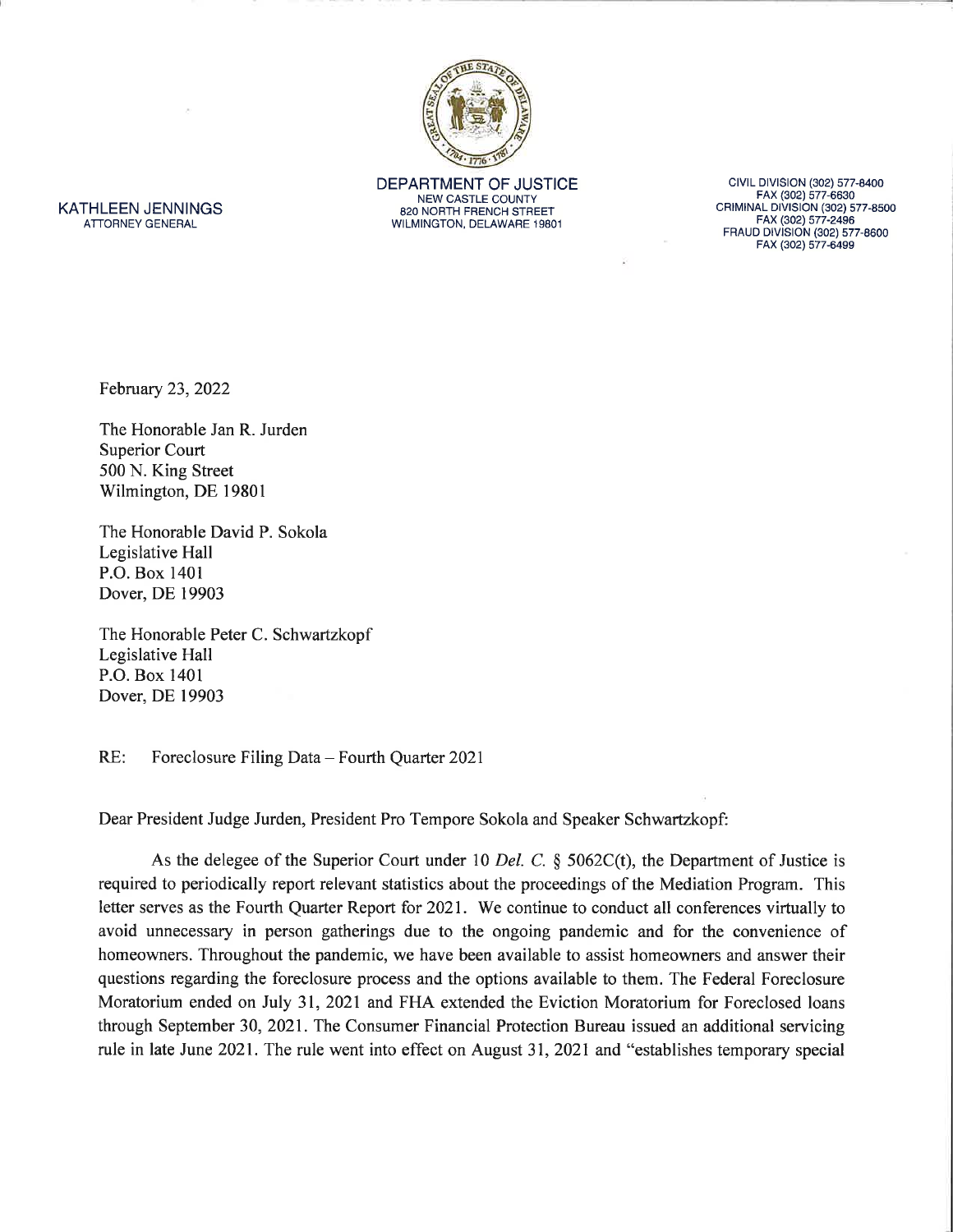Hon. Jan R. Jurden Hon. David P. Sokola Hon. Peter C. Schwartzkopf February 23, 2022 Page 2 of 8

COVID-19 procedural safeguards that must be met for certain mortgages"[1](#page-1-0) before a servicer may proceed with foreclosure. Many of the provisions expired on January 1, 2022.

# **1. Statistical Snap Shot**

During the Fourth Quarter of 2021, 52 eligible foreclosure actions were filed with the Superior Court as well as 76 Mediation Scheduling Notices and 22 Certificates of Participation. Cumulatively since 2012, 14,658 eligible foreclosure actions have been filed, with a **54.68% participation rate**. Of those Delaware homeowners who elect to actively participate in the Mediation Program, **61.93%** have either achieved a non-foreclosure resolution or remain in mediation and continue loss mitigation negotiations with their lender/servicer. A more detailed overview of foreclosure statistics may be found below, as well as on the Mediation Program website at:

<http://attorneygeneral.delaware.gov/fraud/cpu/automediation.shtml>

The following chart demonstrates the number of foreclosure actions<sup>[2](#page-1-1)</sup> filed statewide in the calendar years indicated.



<span id="page-1-0"></span>1 *Protections for Borrowers Affected by the COVID-19 Emergency Under the Real Estate Settlement Procedures Act (RESPA)*, Regulation X, 86 FR 34848, at 34848 (June 30, 2021) Consumer Financial Protection Bureau,

<span id="page-1-1"></span>https://www.consumerfinance.gov/rules-policy/final-rules/protections-for-borrowers-affected-by-covid-19-under-respa/ <sup>2</sup> This data is compiled through December 31, 2021. Additional information by county and case type is available on the Department of Justice's website: <http://attorneygeneral.delaware.gov/fraud/cpu/automediation.shtml>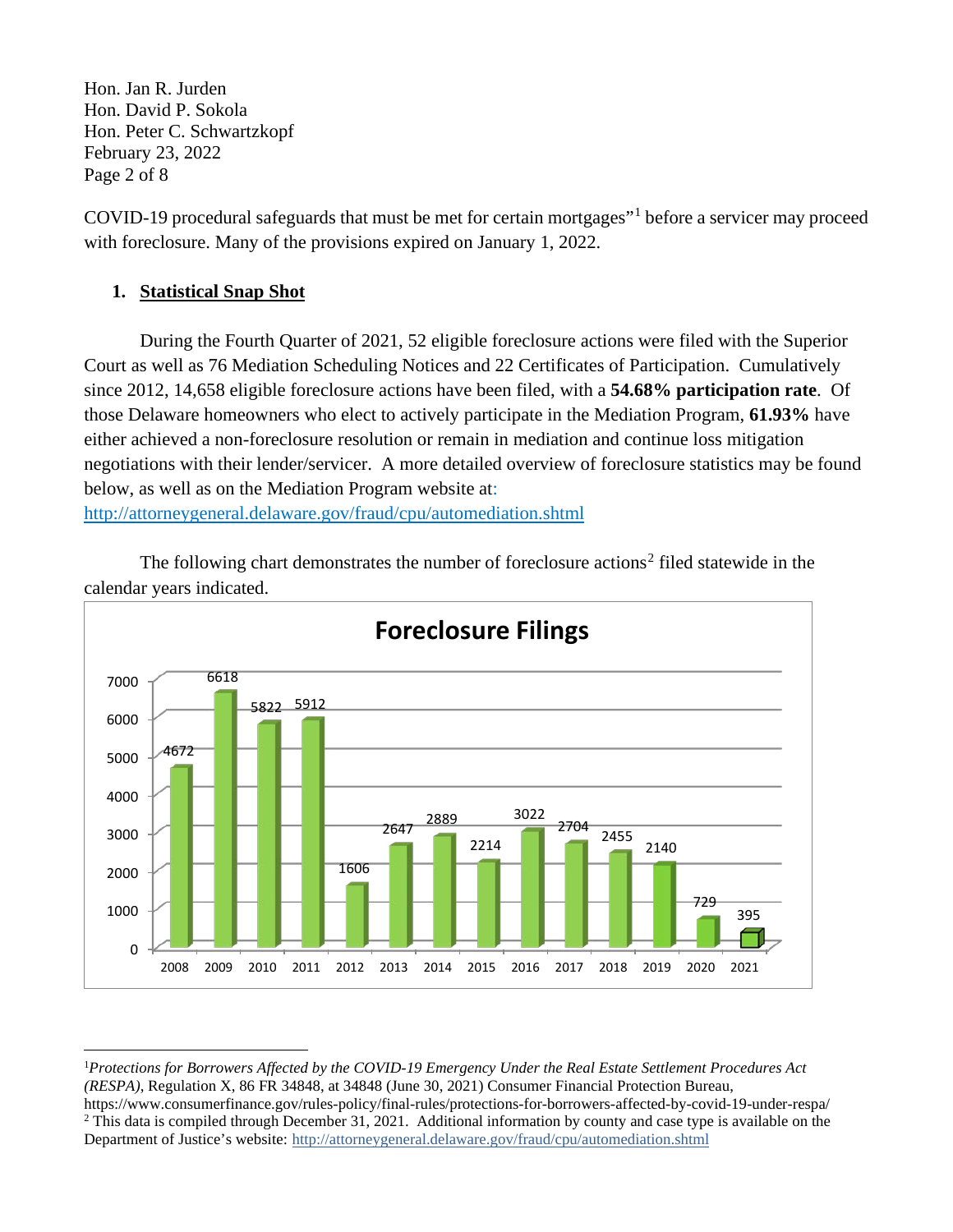Hon. Jan R. Jurden Hon. David P. Sokola Hon. Peter C. Schwartzkopf February 23, 2022 Page 3 of 8

## **2. Foreclosure Filings Since Inception of the Mediation Program**

Between January 19, 2012 and December 31, 2021, there have been a total of 20,643 foreclosure filings statewide with 14,658 of those cases, or 71.01%, eligible for the Mediation Program.<sup>[3](#page-2-0)</sup> Most recently, in 2019, there were 1,727 eligible filings with an average of 432 filings per quarter. In the First Quarter of 2020, there were 470 eligible filings. With the inception of the Emergency Order, all residential foreclosure filings halted and there were no eligible foreclosure filings in the Second Quarter of 2020. In the last two Quarters of 2020, there was an average of 76 filings per quarter, 43 were mediation eligible. In the first three Quarters of 2021, there was an average of 105 foreclosure filings per quarter, 66 were mediation eligible. In the Fourth Quarter of 2021, there were 79 foreclosure filings and 52 were mediation eligible. This compares with an average of 434 mediation eligible filings per quarter since the Program's inception in 2012. The number of eligible foreclosure filings continues to remain low due to the extension of Federal Foreclosure Moratoriums and forbearance programs. Many of the Consumer Financial Protection Bureau amendments to the servicing rules expired on January 1, 2022. Those amendments provided short term safeguards to allow borrowers time to explore their options before a servicer may file foreclosure after the Federal Foreclosure moratorium ended.<sup>[4](#page-2-1)</sup> As of the date of this letter, there have been 85 mediation eligible filings since the amendments expired. The below chart demonstrates the number of mediation-eligible filings per quarter since 2012.



<span id="page-2-0"></span><sup>3</sup> Historically, the percentage of mediation-eligible foreclosure actions in Superior Court have been as follows: Q2-Q3 2012- 26.2%; 2013- 64.03%; 2014- 68.23%; 2015-66.47%; 2016-63.22%; 2017-66.31%; 2018-69.06%; 2019-70.48%; Q1 2020 71.20%, Q3 2020 71.20%, Q4 2020 71.15%, Q1 2021 71.12%, Q2 2021 71.07% and Q3 71.03%.

<span id="page-2-1"></span><sup>4</sup> "CFPB Issues Rules to Facilitate Smooth Transition as Federal Foreclosure Protections Expire," Consumer Financial Protection Bureau, June 28, 2021, [https://www.consumerfinance.gov/about-us/newsroom/cfpb-issues-rules-to-facilitate](https://gcc02.safelinks.protection.outlook.com/?url=https%3A%2F%2Fwww.consumerfinance.gov%2Fabout-us%2Fnewsroom%2Fcfpb-issues-rules-to-facilitate-smooth-transition-as-federal-foreclosure-protections-expire%2F&data=04%7C01%7CJennifer.Smolko%40delaware.gov%7C55d2bee54d6d40f8672508d96e417625%7C8c09e56951c54deeabb28b99c32a4396%7C0%7C0%7C637662049701019050%7CUnknown%7CTWFpbGZsb3d8eyJWIjoiMC4wLjAwMDAiLCJQIjoiV2luMzIiLCJBTiI6Ik1haWwiLCJXVCI6Mn0%3D%7C1000&sdata=ouafDEwd%2F1Kplu03TqiDkepcKf7ISSEoUOI2nOINK5g%3D&reserved=0)[smooth-transition-as-federal-foreclosure-protections-expire/.](https://gcc02.safelinks.protection.outlook.com/?url=https%3A%2F%2Fwww.consumerfinance.gov%2Fabout-us%2Fnewsroom%2Fcfpb-issues-rules-to-facilitate-smooth-transition-as-federal-foreclosure-protections-expire%2F&data=04%7C01%7CJennifer.Smolko%40delaware.gov%7C55d2bee54d6d40f8672508d96e417625%7C8c09e56951c54deeabb28b99c32a4396%7C0%7C0%7C637662049701019050%7CUnknown%7CTWFpbGZsb3d8eyJWIjoiMC4wLjAwMDAiLCJQIjoiV2luMzIiLCJBTiI6Ik1haWwiLCJXVCI6Mn0%3D%7C1000&sdata=ouafDEwd%2F1Kplu03TqiDkepcKf7ISSEoUOI2nOINK5g%3D&reserved=0)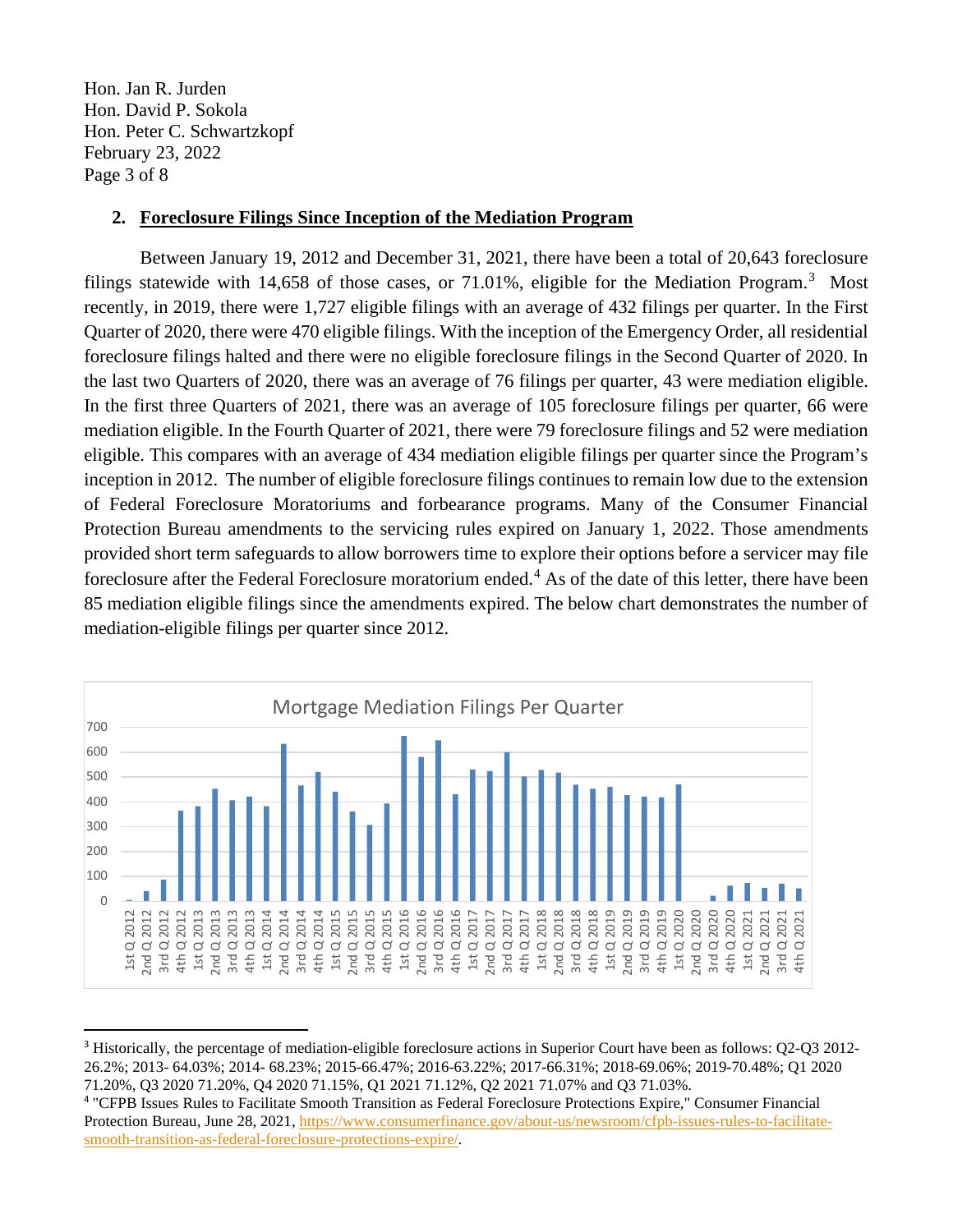Hon. Jan R. Jurden Hon. David P. Sokola Hon. Peter C. Schwartzkopf February 23, 2022 Page 4 of 8

This chart demonstrates the number of foreclosures filed in each county from January 1, 2021 through December 31, 2021. New Castle County continues to have the highest number of filings while Kent and Sussex are about equal. The Twenty-Third Modification to the State of Emergency Order lifted the moratorium on foreclosure filings on July 1, 2021.



### **3. Mediation Conferences and Participation Data**

Through the Mediation Program, the Department of Justice administers and oversees conciliationstyle mediations for each case in which the homeowner has been served with process. Prior to the pandemic, we were able to accommodate up to 120 cases per conference day in each county, with each lender's counsel holding up to 50 conferences per day. With the resumption of mediations virtually, we can accommodate up to 64 conferences per day with each lender's counsel holding up to 16 conferences per day. Conferences are scheduled each half hour and the conferences are spaced by counsel and housing counselor. This has eliminated the occasionally lengthy waits for some homeowners. In the Fourth Quarter of 2021, we hosted 12 online mediation days. Despite the lower daily volume of conferences online, we have still been able to accommodate mediation scheduling requests and schedule initial conferences within 45 to 75 days of completion of service.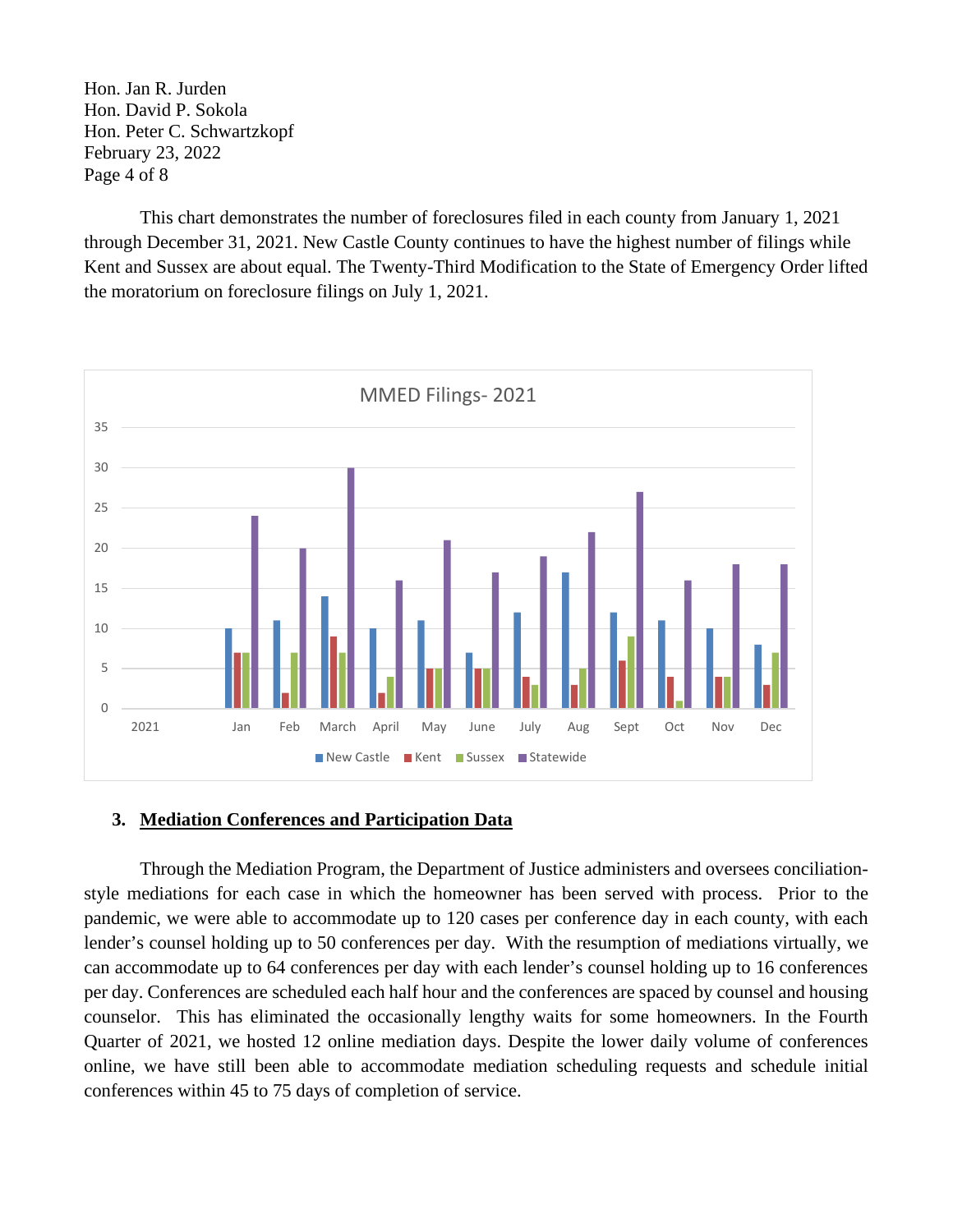Hon. Jan R. Jurden Hon. David P. Sokola Hon. Peter C. Schwartzkopf February 23, 2022 Page 5 of 8

New Castle County averaged 19 mediations per conference day, Kent County averaged 16 mediations and Sussex County averaged 8 mediations per conference day during the Fourth Quarter of 2021. We expect to continue to hold mediation conferences virtually through the Summer of 2022. We have revised our scheduling letter to include tips for using Zoom and our office has guided numerous homeowners through the process. Those homeowners who do not have access to a computer or smart phone are able to call in to the conference. Many housing counselors have also participated in conferences with the homeowner on speaker phone while the housing counselor is connected virtually. The virtual conferences have allowed homeowners to continue to pursue loss mitigation while remaining safe from possible exposure to COVID-19. Many have expressed a preference for the virtual format as it eliminated travel time and taking time off from work. Homeowners can schedule conferences during their lunch hour or before or after work.

During the Fourth Quarter of 2021, 76 Mediation Scheduling Notices and 22 Certificates of Participation were filed with the Superior Court. Overall, the Mediation Program has a **54.68% participation rate**. Of those Delaware homeowners who elect to actively participate in the Mediation Program, **61.93%** have either achieved a non-foreclosure resolution or remain in mediation and continue loss mitigation negotiations with their lender/servicer.<sup>[5](#page-4-0)</sup> The remaining **38.07%** have resumed court proceedings due to unemployment, severe delinquency, failure to participate in the Mediation Program, failure to reach an agreement on the terms of the loss mitigation offered by the lender/servicer, and/or a failure to work with a housing counselor.<sup>[6](#page-4-1)</sup> The high success rate of the Mediation Program thus far owes a great deal to the support of knowledgeable HUD-approved housing counselors.

The participation data provides a snapshot of the cases in the Mediation Program through December 31, 2021. Our program participation overview chart captures those matters that were dismissed or cancelled prior to mediation and those that were dismissed or cancelled following the scheduling of mediation. Those cases that achieve a non-foreclosure resolution and those that remain in mediation are separated. Additionally, we detailed those cases which have been dismissed outside of mediation.<sup>[7](#page-4-2)</sup> Those matters where an amended complaint was filed changing the matter to a MORT case or where the matter was transferred to a different Court are also separated.

<span id="page-4-0"></span><sup>5</sup> "Successful mediation" is defined as any conference where the homeowner achieves a non-foreclosure resolution to avoid a Sheriff's Sale of the property, or where the parties remain engaged in negotiations and the homeowner is granted a subsequent mediation conference date.

<span id="page-4-1"></span><sup>6</sup> For those 5,085 homeowners who failed to participate in the Mediation Program, our data indicate that they often have vacated their homes prior to the foreclosure case being filed in the Superior Court. Therefore, they may not receive the information about the Mediation Program which is sent by the Department of Justice. Further, they would not be eligible for mediation if they no longer occupy the home.

<span id="page-4-2"></span><sup>&</sup>lt;sup>7</sup> Cases dismissed outside of mediation are any cases dismissed without a mediation conference being held, including those matters where a defendant failed to appear for mediation or the matter was cancelled as non-mediation eligible, and the case was subsequently dismissed.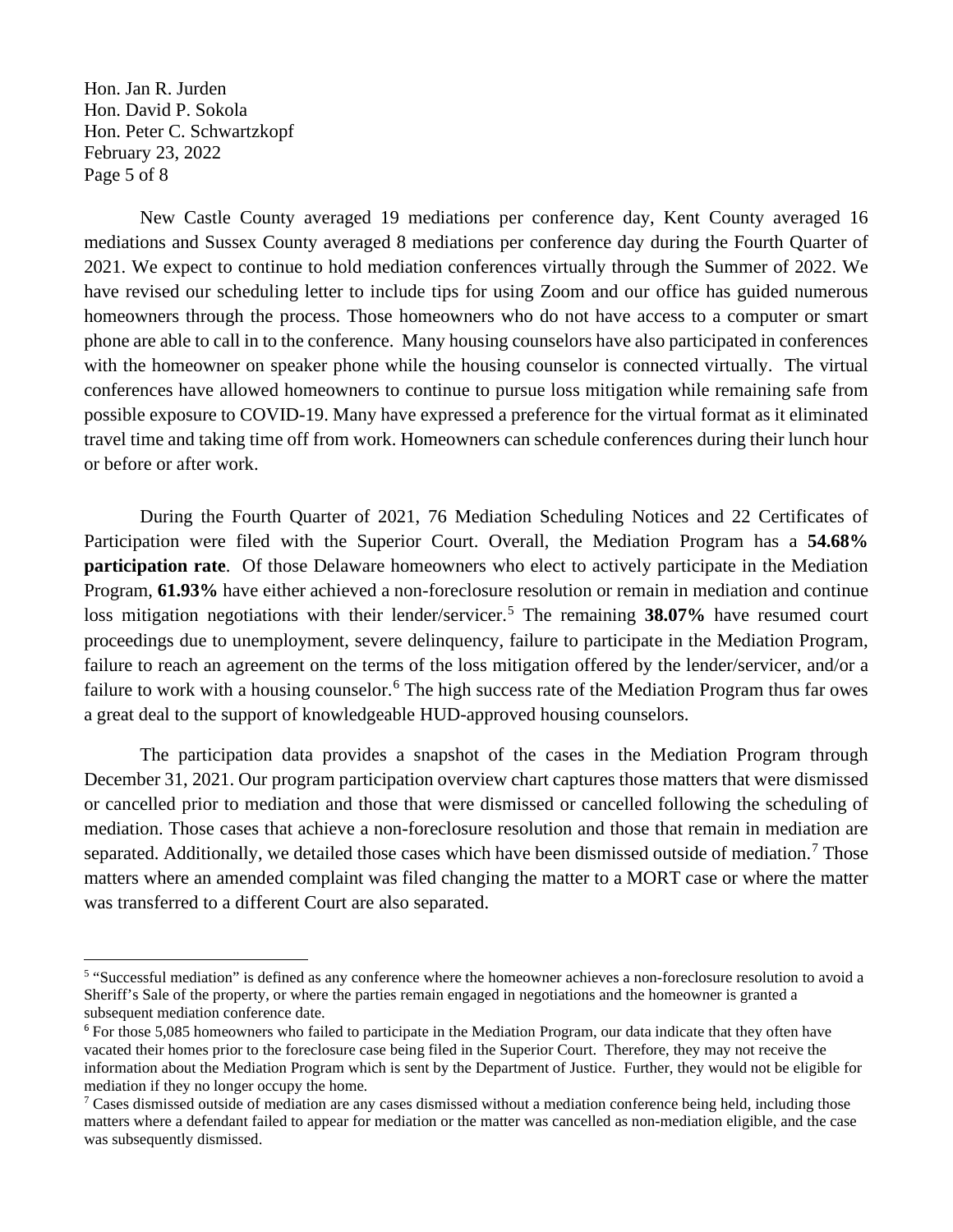Hon. Jan R. Jurden Hon. David P. Sokola Hon. Peter C. Schwartzkopf February 23, 2022 Page 6 of 8

We have also examined the participation rate for the Program for those matters filed since April 1, 2020. The current participation rate for these matters is **54.88%** and the success rate for those who participate is **61.86%**. These numbers demonstrate that the participation rate for virtual mediations remains as high as the rate for in-person mediations.<sup>[8](#page-5-0)</sup>





<span id="page-5-0"></span><sup>&</sup>lt;sup>8</sup> A detailed overview of the April 2020 through December 2021 participation numbers is available on the Department of Justice's website. [http://attorneygeneral.delaware.gov/fraud/cpu/automediation.shtml.](http://attorneygeneral.delaware.gov/fraud/cpu/automediation.shtml)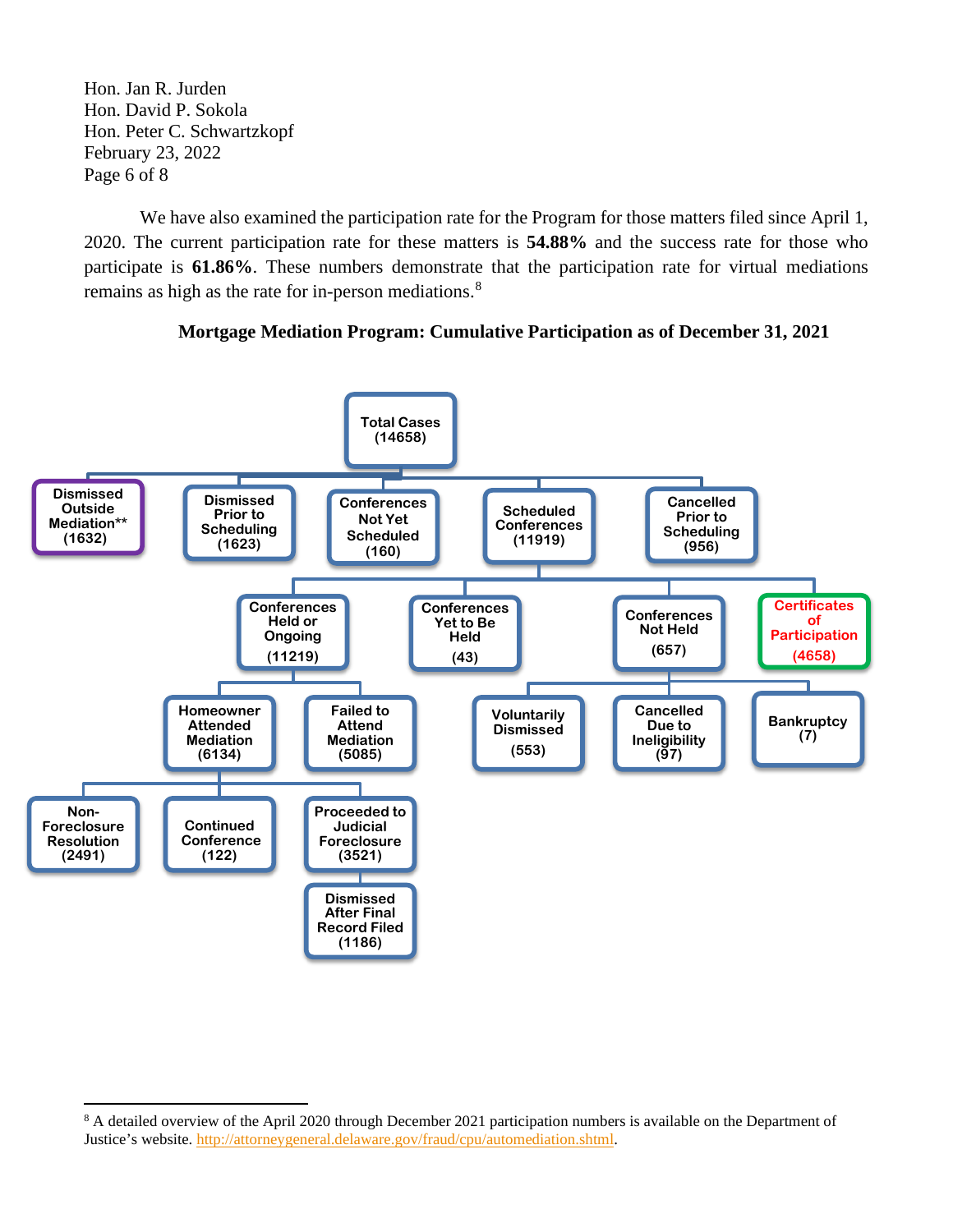Hon. Jan R. Jurden Hon. David P. Sokola Hon. Peter C. Schwartzkopf February 23, 2022 Page 7 of 8

#### **4. Delinquency Rates and Foreclosure Filings**

Delaware's delinquency rates and percentage of loans in foreclosure continue to track with the national numbers or slightly higher. For the Fourth Quarter of 2021, the total percentage of loans past due for Delaware was  $5.12\%$  and the national loans past due rate is  $4.63\%$ <sup>[9](#page-6-0)</sup> The Mortgage Bankers Association reported an estimated 705,000 homeowners in the United States were on forbearance plans as of December 31, 2021. [10](#page-6-1)

For the Fourth Quarter of 2021, Delaware had a seriously delinquent rate of 3.19%, a foreclosure inventory of 0.54% and total foreclosure starts of  $0.04\%$ .<sup>[11](#page-6-2)</sup> For comparison, the national seriously delinquent rate is  $2.83\%$ .<sup>[12](#page-6-3)</sup> The national non-seasonally adjusted foreclosure inventory was 0.42% and the national non-seasonally adjusted foreclosure starts was  $0.04\%$ .<sup>13</sup> Delaware continued to also rank relatively high among other states in delinquency measures (14th in percent of loans in foreclosure, 29<sup>th</sup> in foreclosure starts, and  $17<sup>th</sup>$  in 90+ days delinquent).<sup>[14](#page-6-5)</sup> The percentage of loans in foreclosure in Delaware decreased 6 basis points from last quarter and the  $90 + day$  delinquency rate decreased 55 basis points from last quarter. In the Fourth Quarter of 2019, the total number of loans past due was 4.77%, this Quarter, the total number of loans past due is 5.12%.<sup>[15](#page-6-6)</sup>

### **5. Going Forward**

While the number of mediation eligible filings continues to remain low this quarter, the threat of losing one's home continues to be a painful reality for many Delawareans. We anticipate that the current financial crisis caused by the COVID-19 pandemic will only increase the need for homeowners and lenders to find non-foreclosure resolutions to the rise in mortgage delinquencies. The Mediation Program is ready and able to address this need. As it has in the past, as the number of foreclosure filings increases, the Mediation Program will help avoid foreclosure for homeowners who work with a HUD-approved housing counselor and actively participate in their mediation conferences.

The Department of Justice's Office of Foreclosure Prevention and Financial Education (the "OFP") has been an important complement to the Mediation Program through its community outreach and education seminars, servicer events, and the day-to-day assistance provided to homeowners via the foreclosure hotline. OFP has continued to reach out to homeowners and provide resources and information to assist them in navigating the foreclosure process and avoiding unnecessary sheriff's sales.

<span id="page-6-0"></span><sup>9</sup> Mortgage Bankers Association, National Delinquency Survey, Q4 2021(February 10, 2022) at 4.

<span id="page-6-1"></span><sup>&</sup>lt;sup>10</sup> Mortgage Bankers Association, Press Release, Q4 2021 (February 10, 2022) at 3.

<span id="page-6-2"></span><sup>&</sup>lt;sup>11</sup> Mortgage Bankers Association, National Delinquency Survey, Q4 2021(February 10, 2022) at 4.

<span id="page-6-3"></span> $^{12}$  I<u>d.</u> <sup>13</sup> Id.

<span id="page-6-5"></span><span id="page-6-4"></span><sup>&</sup>lt;sup>14</sup>Mortgage Bankers Association, National Delinquency Survey Briefing Materials, Q4 2021(February 10, 2022) at 16-22.

<span id="page-6-6"></span><sup>&</sup>lt;sup>15</sup> Mortgage Bankers Association, National Delinquency Survey, Q4 2021(February 10, 2022) at 4.